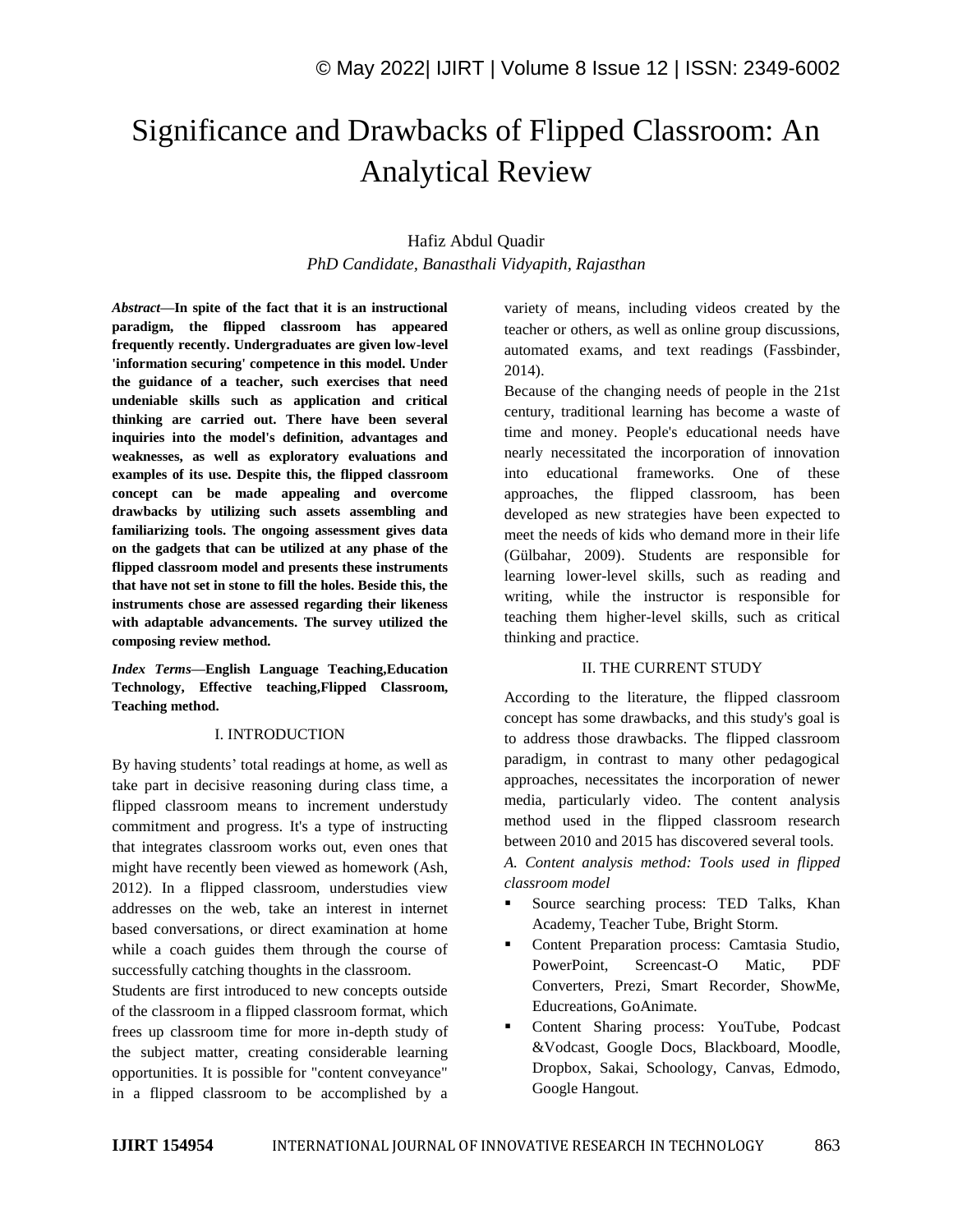Providing Interaction process: Quiz Applications, MyMathLab.

It includes all of the tools that were discovered to be relevant for the model. There have been recommendations for process-driven research projects.

#### III. IMPORTANCE OF FLIPPED CLASSROOM

Teaching is a form of art. Incorporation of technology into a teaching method is becoming increasingly popular. The educational environment of the twenty-first century encourages student-centered teaching and learning practices (Herreid, 2013). The flipped classroom is a teaching strategy that can be used.

The flipped classroom encourages students to participate in their own learning. It is important to break away from the standard pedagogical pattern in order to provide adequate learning exposure in the classroom through lecture methods and the sharing of other learning materials in the classroom at the conclusion of each lesson. Teachers used to be the master of the class, passing out instructions to a group of students in the olden days (Kharat, 2015). The flipped classroom is a method of teaching and learning that changes the focus from the group to the individual.

- 1. The flipped classroom gives enough exposure to students by sharing learning resources with them in advance, prior to the actual classroom teaching and learning process.
- 2. The flipped classroom method gives students plenty of time to prepare for the topics that will be covered in the real class.
- 3. The flipped classroom allows students to have enough time and space to explore and experiment, to practice and analyze, and to gain a comprehensive understanding of a given topic. Flipped classrooms assist pupils in developing higher order thinking skills and critical thinking abilities (HOTS).
- 4. The flipped classroom method offers better tools for students to use in order to increase their knowledge and understanding.
- 5. The flipped classroom gives possibilities for teachers to plan appropriate learning activities that will help students gain comprehensive knowledge and achieve the best possible learning outcomes.

## IV. STUDENT PERCEPTIONS

Students might be bound to incline toward the flipped classroom approach whenever they have found opportunity to partake in this particular kind of advancing course actually. The flipped classroom, which deviates from the traditional lecture learning style, is sure to be beneficial to students who prefer a more critical thinking and hands-on approach to learning (Rivera, 2015). In the beginning, understudies may have certain reservations or anxieties about using flipped classroom, such as:

- The worry about having to "show oneself", as in, having a shortfall of suitable heading from an appointed educator, inciting more conspicuous burden on the student to focus on the substance completely to have a successful performance in the class.
- Obtaining a more noticeable proportion of insightful work in order to make up lost distance within the course as a direct result of irrelevant bearing from an instructor.
- The worry that students will have a more fundamental sense of perplexity about the topics that are being examined, which could be a contributing factor to the intense concentration on group discussion and deductive reasoning activities that a flipped classroom invigorates.

#### V. ADVANTAGES OF FLIPPED CLASSROOM

In a flipped classroom, students are encouraged to break away from traditional methods of learning. It brings them closer to a dynamic, one-of-a-kind learning environment where professors and students can work together productively on projects (Thoms, 2012). Flipped Classroom also benefits teachers because it allows them to switch from traditional teaching to serving as a mentor or guide.

## *A. Benefits for Students*

- A lower rate of dissatisfaction with homework as a result of understudies having the opportunity to see or listen to lectures at home and then attend to other responsibilities.
- At the point when understudies have issues understanding another idea, they can quickly get things cleared up by responding with the designated responses.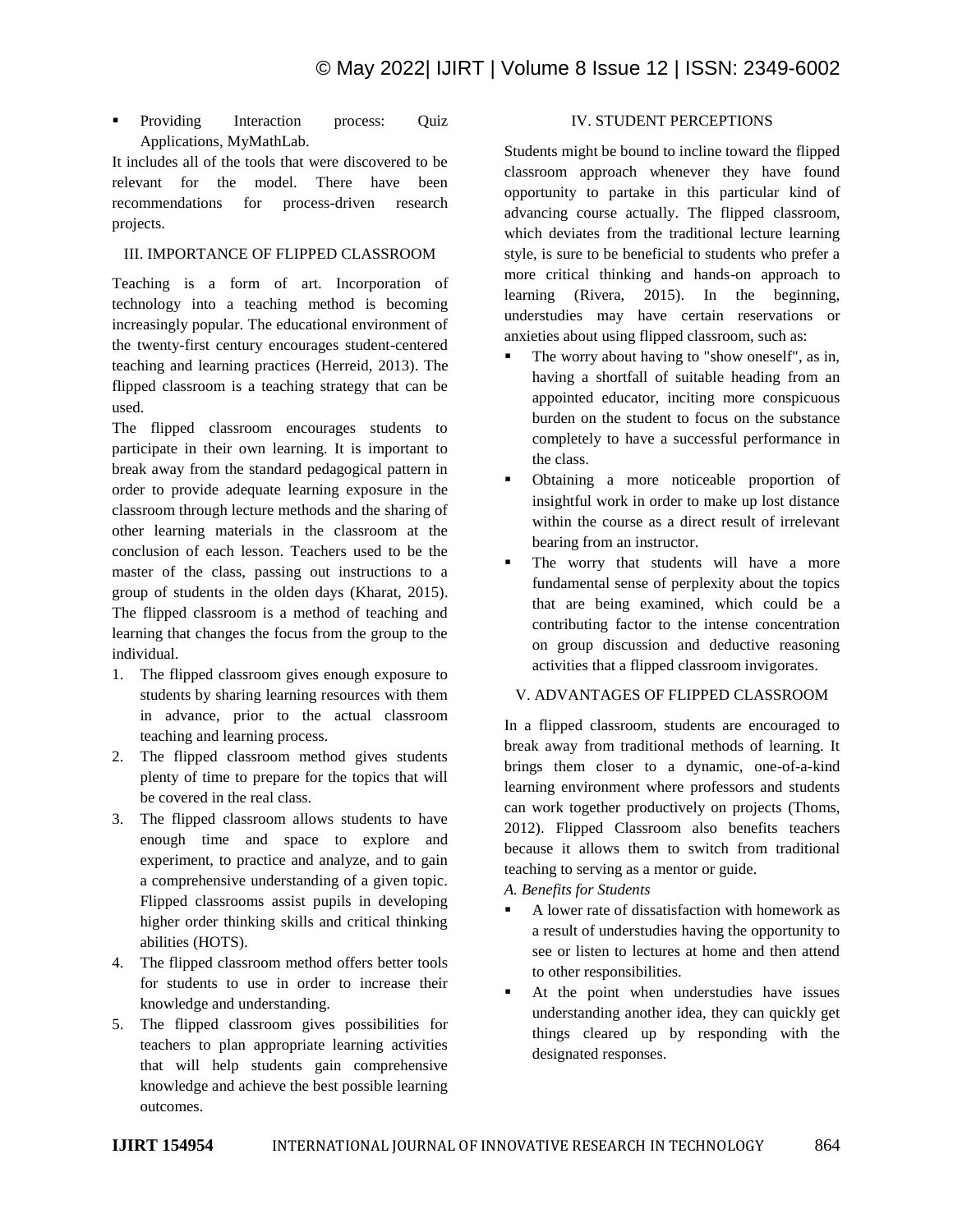- Sufficient time in the classroom to investigate novel ideas and topics throughgroup work and dialogue with one's classmates.
- Students are able to more quickly and easily make up for lost ground with their peer group in terms of missed lectures.

*B. Benefits for Teachers*

- Because the pupils have gained sufficient familiarity with the topic by this point, the instructor is in almost no need to separate them according to anything and everything.
- When an exchange of ideas has been concluded, it will typically be recycled a few times, depending on the circumstances and requirements of the situation.
- A better opportunity for educators to determine how much time should be spent on each student for each point.
- A more direct approach was taken with the security guards, and efforts were made to improve communication between the watchmen and the instructors.

# V. DISADVANTAGES OF FLIPPED CLASSROOM



Figure 1: Disadvantages of Flipped Classroom

*1. It can make or intensify a computerized partition:*One of the most conspicuous issues is the need for understudies to approach a PC and Internet to see the talks. This is especially severe with understudies from low-pay regions who as of now have restricted admittance to assets.

*2. It depends on readiness and trust:*There is likewise the worry that since flipped classrooms are subject to

understudy cooperation, one should trust understudies to watch the talks at home (Wiginton, 2013). Sadly, it is basically impossible to ensure understudies will oblige or help out the flipped model.

*3. There is critical work toward the front:*Flipped classrooms are also thought to place an additional burden on teachers, as there are a number of components that must be carefully implemented to ensure the class succeeds.

*4. Not normally a test-prep type of realizing:*If you think this is a good or bad thing, it's important to remember that classroom teachers don't "teach to the exam." State-mandated exam scores aren't a factor in a flipped classroom's instructional style.

*5. Time before screens-rather than individuals and spots is expanded:*There are some who trust that assuming each educator begins flipping their classrooms, understudies will go through hours before a PC watching the talks (Zhonggen, 2016)7. One might contend that this can possibly create major issues to understudy's ways of learning, as not every person might be as skilled to learning through a PC.

## VI. COMPARISON BETWEEN TRADITIONAL AND FLIPPED CLASSROOM

- Traditional element:In-class instruction (addresses) and homework (tasks) are completed outside of class time.
- Flipped classroom: Pre-class lectures (Videos), in-class assignments, and post-class evaluations all benefit from the usage of software and online test devices.

|                                           | <b>Traditional</b><br>classroom                       | flipped<br>classroom                                                     |
|-------------------------------------------|-------------------------------------------------------|--------------------------------------------------------------------------|
| <b>Teachers' role</b>                     | <b>Transmitting</b><br>knowledge, mainly<br>lecturing | Coach, mentor, facilitator                                               |
| <b>Learner</b>                            | Passive listener and<br>receiver                      | Active participant                                                       |
| <b>Instructional mode</b>                 | Training lectures +<br>homework after class           | Learning before class + in-<br>class inquiry                             |
| <b>Learning</b><br>content<br>in<br>class | knowledge                                             | Q&A, discussion                                                          |
| <b>Technology</b><br>application          | Tools mainly for<br>content show                      | Tools for self-study,<br>communication,<br>cooperation and<br>discussion |
| <b>Evaluation</b>                         | Exam                                                  | Multiple, various ways of<br>evaluation                                  |

Figure 2: Differences between the flipped classroom and the traditional classroom.